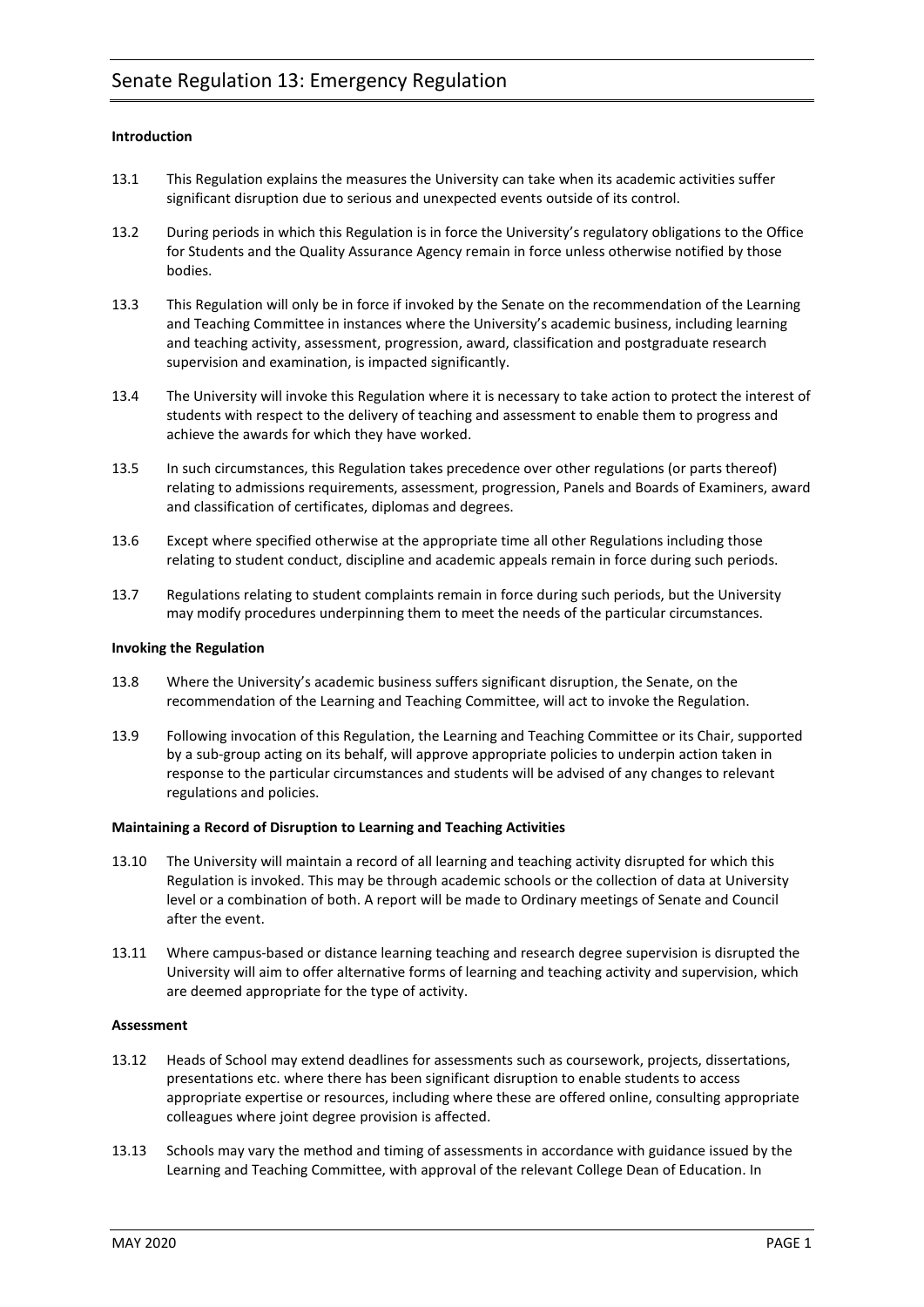exceptional circumstances, this may include an overall reduction in assessment when appropriately justified.

- 13.14 In some cases, varying methods of assessment may include the replacement of examinations with alternative assessments, including those examinations scheduled to take place on campus.
- 13.15 In circumstances where it is necessary for the University to change the timing or methods of assessment the normal expectation is that students will complete assessments within the expected timescale. The option to request that assessments are rescheduled to a later assessment period or suspend studies will normally only be approved where a student's individual circumstances are impacted to such an extent that deferral of assessments or suspension is the only reasonable course of action.
- 13.16 In making revisions to any assessment (including examination question papers) Schools should ensure that PSRB requirements continue to be met, consulting the appropriate bodies as required.
- 13.17 The University may vary the prescribed marking turnaround times for assessment (excluding examinations or alternatives to such examinations). These will not normally exceed 20 working days and will be set to comply with timings of Panels and Boards of Examiners where appropriate.

# **Examinations**

- 13.18 Heads of School should ensure that revisions are made to examination question papers to ensure that students are not examined on material not taught, whilst ensuring that programme Intended Learning Outcomes can be met.
- 13.19 Where revisions are required, Schools should request approval from external examiners, where possible. If for any reason this is not possible, Heads of Schools may approve revisions. Schools should report the revisions to the External Examiner as appropriate, including through Boards of Examiners processes.

### **Progression**

- 13.20 The University may vary the normal progression requirements for students, including the number of credits that must be completed and passed, taking account of the circumstances but with due regard to maintaining academic standards and ensuring consistency of approach.
- 13.21 Any variance to progression requirements will take account of the year and level of study, including whether it contributes to final award and classification.
- 13.22 Where the level of study contributes to the final degree classification the University will normally operate a 'safety net' policy to ensure that students are not disadvantaged. The 'safety net' will involve the calculation of a 'benchmark grade' used to inform progression decisions and award/classification decisions in subsequent years. The benchmark may vary by programme or level of study.

### **Award and Classification**

- 13.23 Whenever possible, the University will maintain the overall requirements with respect to credits and degree class boundaries, but will take action as required to ensure that students are not disadvantaged and the integrity and consistency of its awards are maintained.
- 13.24 Where appropriate, the University may operate a 'safety net' policy to ensure that students receive the award and classification for which they were on track prior to disruption. The operation of the safety net involves the calculation of a 'benchmark grade' that will be used in the degree classification calculation where this is of benefit to students.
- 13.25 The calculation of the benchmark grade will be determined by the structure and level of the programme and the number of credits completed, with due regard to PSRB requirements.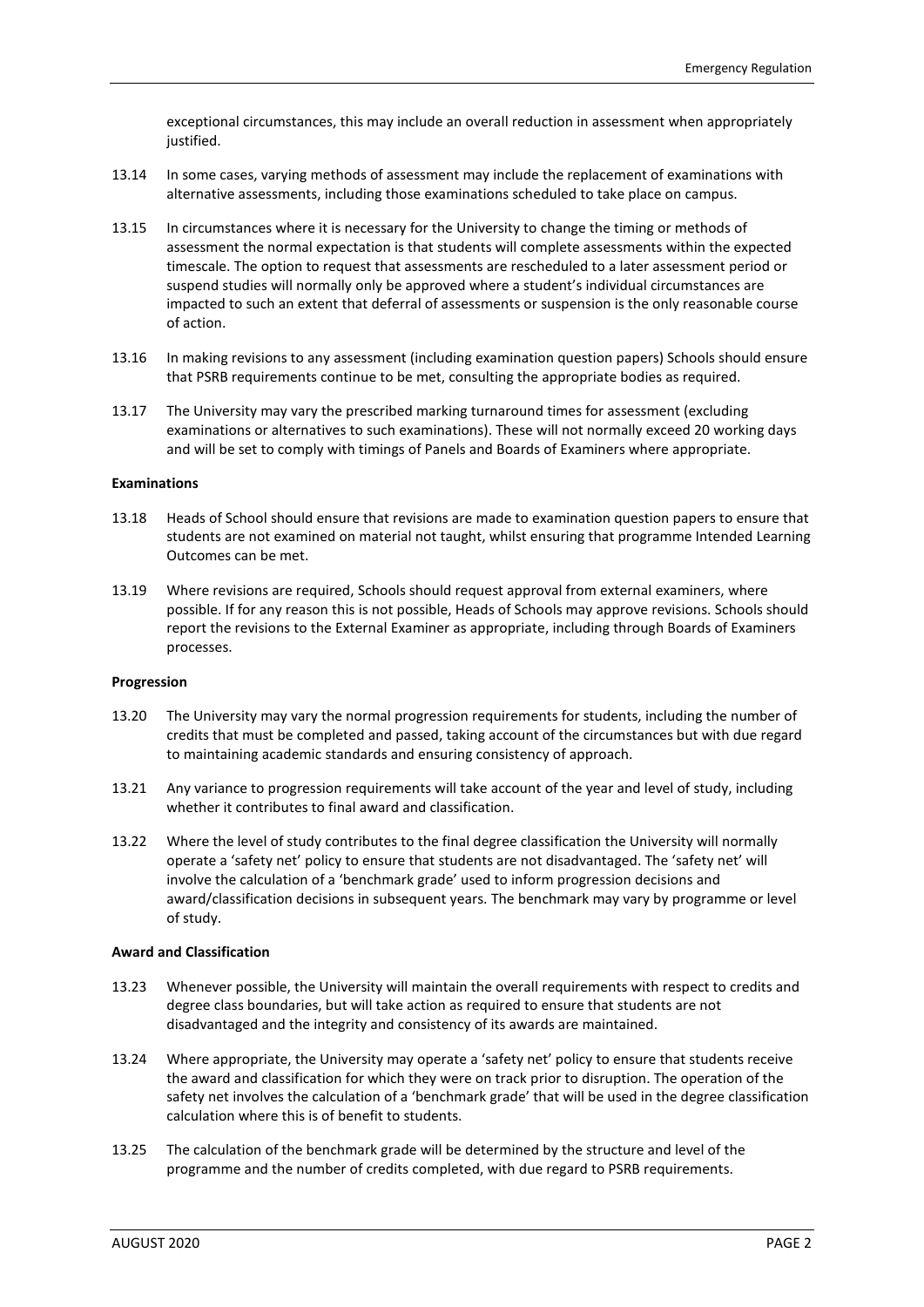# **Degrees with a Year Abroad, Year in Industry or Placement**

- 13.26 The University may vary the requirements for placements, the award of a degree with a year abroad, year in industry or other variant where circumstances prevent students from completing the prescribed period.
- 13.27 Such provisions will vary depending on the degree and whether the year abroad or in industry forms part of an integrated degree or is an optional component.

# **Fieldwork**

13.28 The University may vary the requirements for fieldwork and offer alternative arrangements where circumstances prevent students from undertaking periods of fieldwork.

### **Ethical Approval for students**

13.29 The University may amend or cancel ethical approval previously granted to students undertaking research as part of their studies where the circumstances require such action.

### **Progression, Extension and Examination for Research Degrees**

- 13.30 The University may extend a research student's period of registration where appropriate to take account of the particular circumstances causing the invocation of this Regulation.
- 13.31 Normal progression requirements for research students will apply but students' probation review meetings will take place through remote means where it is not practical for them to be conducted face-to face.
- 13.32 The University may vary the requirements relating to submission for a research degree, including where appropriate, waiving the requirement for submission of a hard copy of a thesis.
- 13.33 The appointment of examiners for research degrees will follow the standard process in accordance with Senate Regulation 9.
- 13.34 Viva Voce examinations will take place through remote means where it is not practical for them to be face-face examinations.

### **Mitigating Circumstances**

- 13.35 The University may vary its mitigating circumstances policy as appropriate, including the requirement to provide evidence.
- 13.36 Students are not required to submit mitigating circumstances claims for the circumstances that have caused the invocation of this Regulation and that apply to all students.
- 13.37 The University may offer the option for students to reschedule their assessments to a later assessment period where circumstances have had an impact on individual students to such an extent that this is the most reasonable course of action.

### **Panels and Boards of Examiners**

- 13.38 The University may vary the timing of Panels and Boards of Examiners and the way in which such meetings take place to in response to particular circumstances.
- 13.39 The University may vary the quoracy requirements for Panels and Boards of Examiners, whilst ensuring that there are sufficient members to enable appropriate decision-making.
- 13.40 The University will ensure whenever possible, that External Examiners are present (including through remote attendance) for awarding Boards of Examiners but Boards may go ahead where this is not possible, providing there are sufficient members and an Academic Registrar's Representative present.